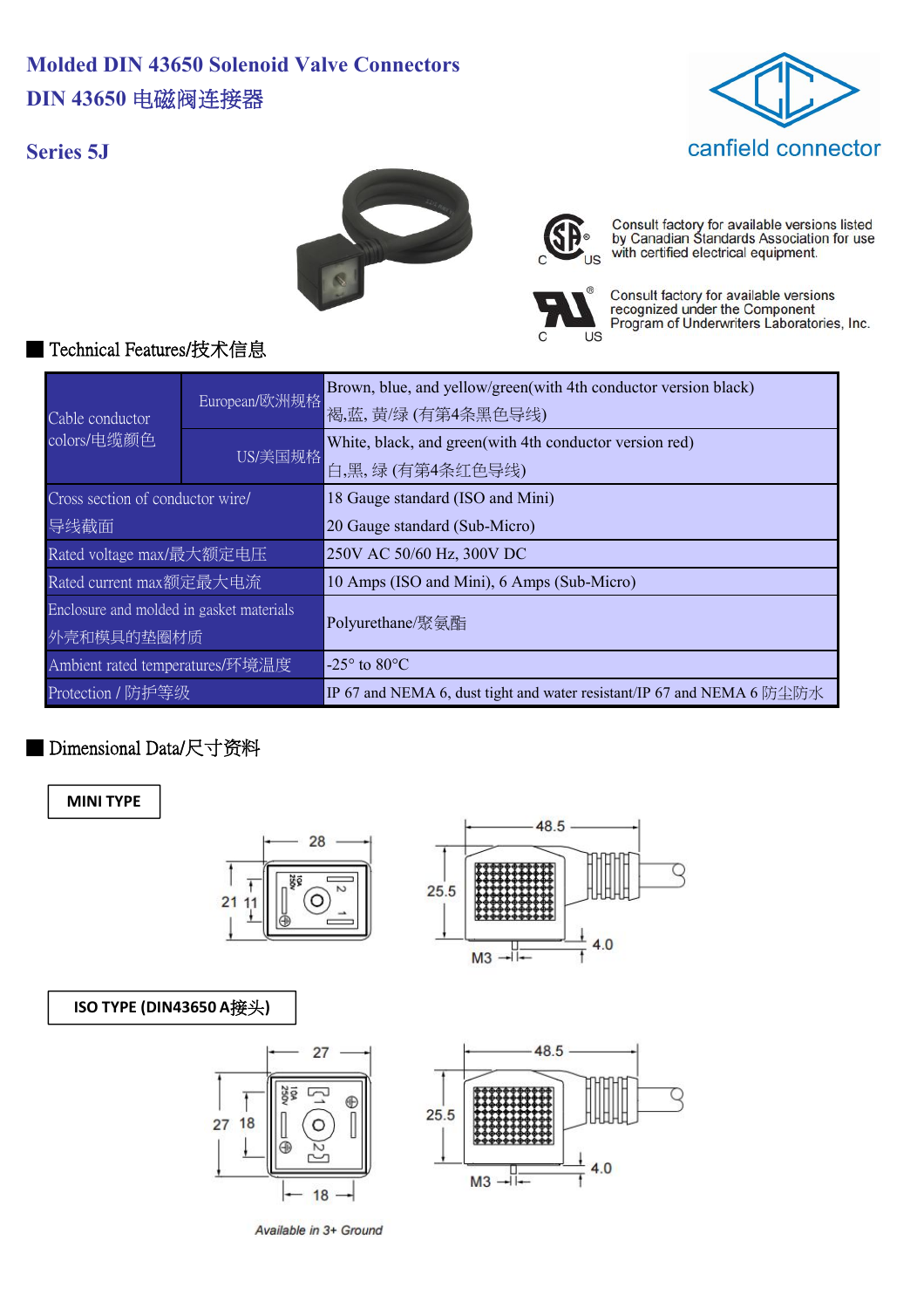## **Molded DIN 43650 Solenoid Valve Connectors DIN 43650** 电磁阀连接器



**Series 5J**

**SUB-MICRO TYPE**

**\* DIN 43650 Form "C" = 8mm, Standard = 9.4mm DIN 43650 C**型**(8mm)**,标准**(9.4mm)**



Available in 3+ Ground

■ Wiring Information/接线信息